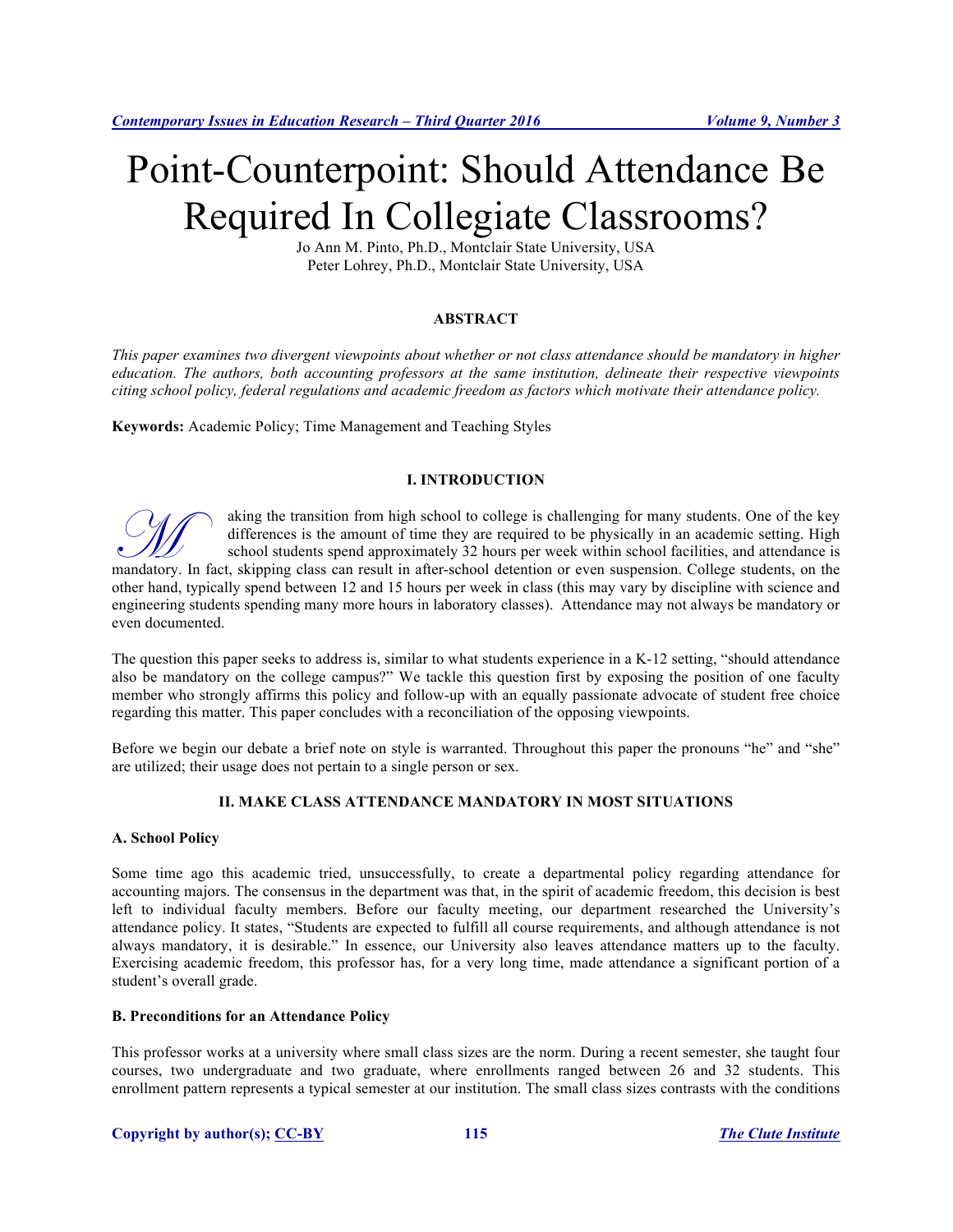she encountered while earning a doctorate at a major research university: some of the classes under her instruction were in auditoriums where close faculty-student interactions were not possible.

In our current setting, she establishes attendance policy on day one. In a very low-tech approach, each student fills out one side of a color-coded index card (one color for each class) with their name and contact information. These cards are used to call attendance at the beginning of each class and mark the back with the dates they are absent. As a side benefit, the instructor gets to know the students' names a few weeks into the semester. Prior research (Ricci, 2004) has shown there is a positive relationship between student satisfaction with the course and the ability of the instructor to recall the student's name. Additionally, this acquaintance with student names comes in useful when, what could be several semesters later, students request recommendation letters for scholarships, employment or graduate school.

#### **C. Benefits of an Attendance Policy**

Although only anecdotal, this professor has gleaned a correlation between class attendance and final grade. Part of the reason is that 10% of students' final grade at the undergraduate level and 15% at the graduate level is determined by *attendance and participation*. A student with a good attendance record can usually see half a letter grade improvement in their final grade over their exam average. More importantly, however, is the adage that showing up is 90% of life. It goes without saying that missing out on critical lectures and homework recitations along with case studies and group problem-solving will almost certainly impact exam performance.

As an Accounting professor, this academic is not only imparting students with content but also preparing them for the profession. In just a few short years they will have to be accountable for their time in a major way and time management skills are paramount in the field. This instructor believes she is already making an impact on how students behave. When they do miss class, usually for a good reason, they send e-mails explaining their situation. Also, they usually also ask how they can make up the work they are missing. Compliance with attendance policies is high.

Finally, to comply with Federal student loan information, professors are required to submit student attendance records at a census date several weeks into the semester to the Provost's office. If attendance was not carefully tracked, it would be difficult if not impossible to supply data for regulatory purposes which could ultimately put student financial aid in jeopardy.

## **D. Concluding Comments**

This professor will sum up her comments by these few lines of a poem shared by a colleague many years ago regarding class attendance:

## **Tom Wayman (1993), Harbour Publishing Did I Miss Anything? (Used with copyright permission)**

Nothing. None of the content of this course has value or meaning Take as many days off as you like: any activities we undertake as a class I assure you will not matter either to you or me and are without purpose

As Wayman points out, this may be the perception of some students. However, it is our job as faculty members and role models to impart upon students the relevance and benefits of attending as many classes per semester as possible.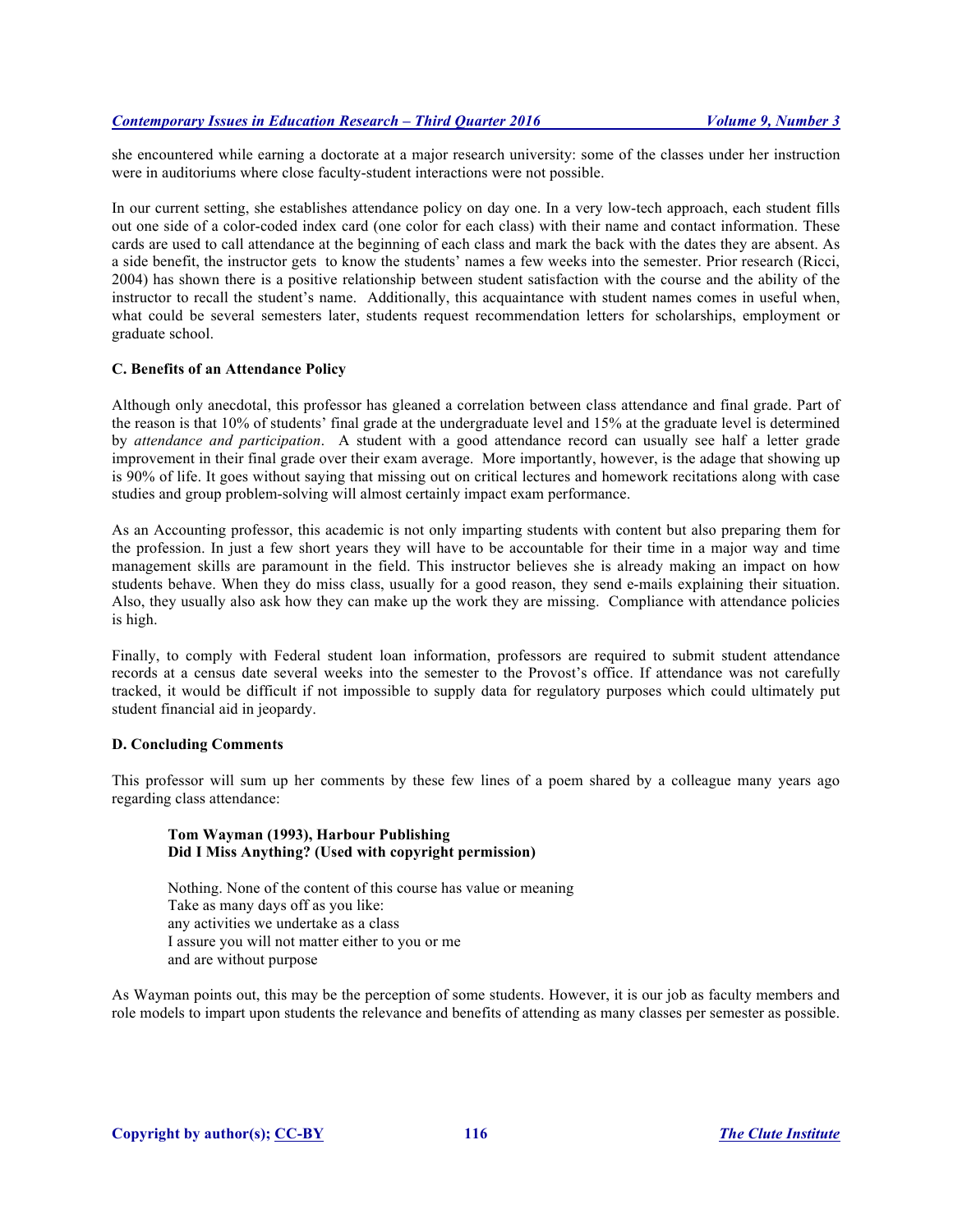# **III. MAKE CLASS ATTENDANCE VOLUNTARY IN MOST SITUATIONS**

# **A. School Policy**

This professor teaches at the same university in the same department and he just finished his first year at the institution. He strongly agrees with the University's attendance policy which states, "Students are expected to fulfill all course requirements, and although attendance is not always mandatory, it is desirable."<sup>1</sup> He is also glad that the University leaves attendance matters up to the faculty.

## **B. Preconditions for an Attendance Policy**

During the fall semester of 2014, this professor taught four courses, all of which were undergraduate, where enrollments ranged between 27 and 30 students. The small class sizes provide a different setting from the one he operated in when he first started his teaching career. He earned his doctorate at a major research university, where most of the classes he taught were at the graduate level - with approximately 30 to 35 students. There was a close faculty-student interaction throughout – but only when the students sought it.

In this academic's current setting, he doesn't establish any attendance policy – except for tests, where students must attend to take an exam. He has students fill out a biography sheet which provides their name, age, and educational background – including prior courses in accounting which they have taken, their job background, and their email address. He uses these sheets to call randomly on students during lectures and problem-solving exercises. All of his class time focuses on lectures and discussions.

He gets to know all of their names this way, as some students tend to volunteer answers more often than others. Prior research has shown varied results (Robert, 2007). Broder (1994) points out that, "The primary factor involving quality and clarity of lectures seem to support the need for educators to continually seek creative and innovative teaching methodologies to increase class attendance."

# **C. Benefits of No Attendance Policy**

Even though this professor is presenting a subjective view at this point, he believes that there is a strong connection between class attendance and the quality of teaching by an instructor. He believes that it is his job to *attract* students to come to class, it is *not to make them* come to class. Many University students come from a wide variety of educational backgrounds, and as such, have a wide variety of classroom needs. Some students, who have already had a preliminary course in the subject matter that he teaches are at a distinct advantage, and therefore, do not need to be *made* to come to class.

He also believes that young men and women who are 18 years of age and older are adults. They can legally vote, and they can be legally drafted into our Armed Forces – if Congress decided to do so. Many of them no longer live at home, and they are now on their own. As a matter of a fact, the average age of college students has risen in recent years. (http//nces.ed.gov/fastfacts/display.asp?id = 98).

As his colleague points out, "in just a few short years, they will have to be accountable for their time in a major way…." This researcher disagrees with this comment, for they are *now* accountable for their time in a major way. Just ask one of their parents who pay the tuition bill.

This instructor also receives emails from students when they miss class, and to be honest, he doesn't really have the time to read them. He holds his students to be accountable unto themselves, and not to him. If they come to class it is because they *want to*, *not because they have to.*

This professor thinks the most accurate way to measure class attendance is to look at the teaching evaluations. He does not have any empirical evidence, but he believes there is a high a high correlation between class attendance,

**Copyright by author(s); CC-BY 117** *The Clute Institute*

 <sup>1</sup> http://www.montclair.edu/dean-of-students/handbook/undergrad-policies/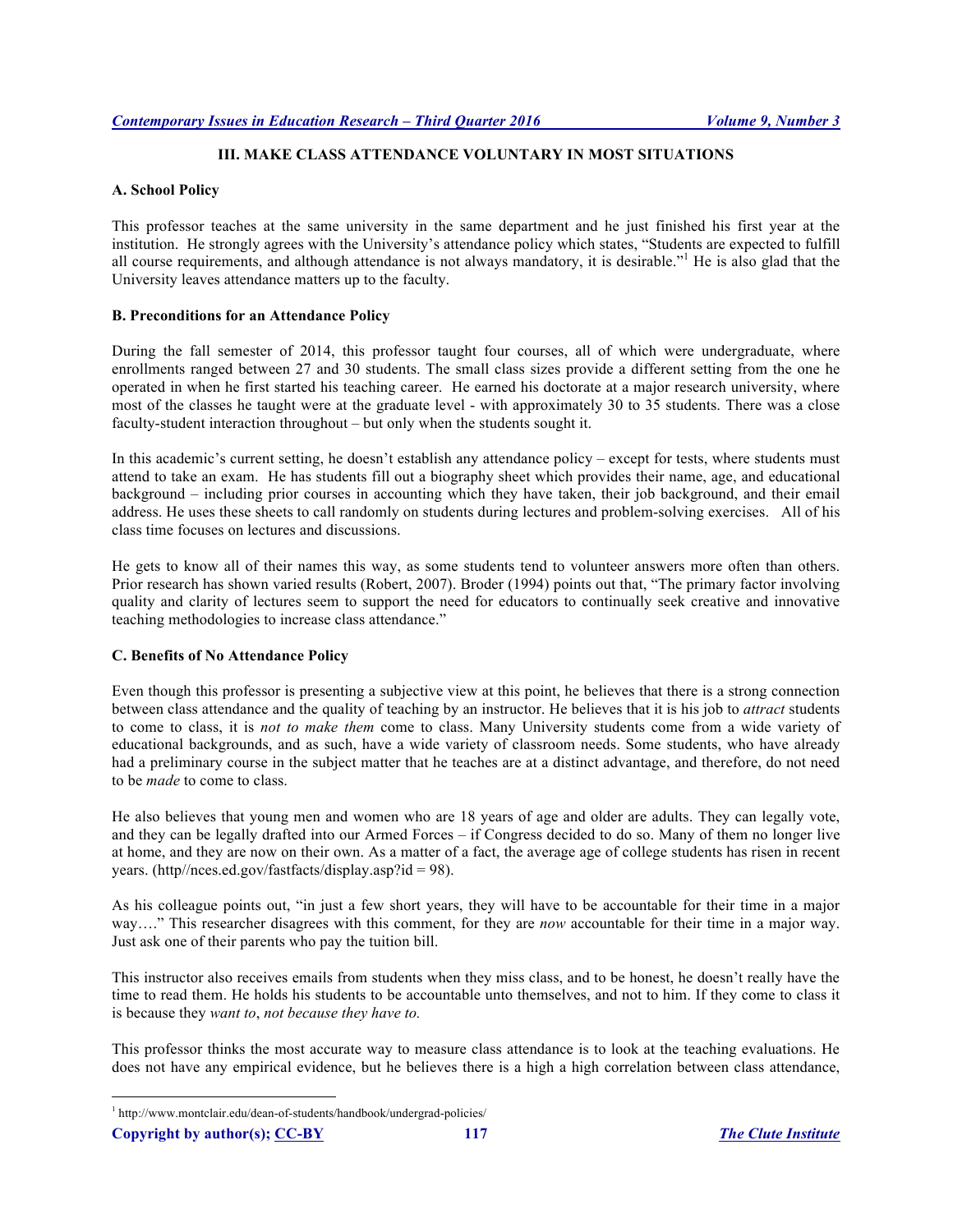student grades, and teaching evaluations. To not include an evaluation of teaching quality in this discussion would be a major mistake.

Finally, he points to a recent article on the front page of the NY Times entitled, "No Foul Mouths on This Field: Football With a New Age Twist". (NY Times, Sept. 6, 2015). The article talks about Seattle Seahawks coach Pete Caroll's philosophy on coaching an NFL football team. It points out that Pete Carroll has led the Seahawks for five years, and that he has made his mark not just by winning games but reshaping the role of N.F.L. coach. "Carroll, 63, has embraced diversity, encouraged free expression, promoted self-discovery and remained relentlessly positive."

One may wonder where Coach Carroll got his inspiration. It turns out that in 2013, he heard a speech by Angela Duckworth, a research psychologist at the University of Pennsylvania. She determined that differing levels of grit in the face of unfavorable odds explained why some talented people succeeded while similarly talented people failed. Duckworth states that "Most of these cases, it's about hanging in there when other people don't or won't…"

Gee, this professor wonders if that works in the classroom?

## **IV. SUMMARY**

This article provides an introduction to the research project that we are about to undertake. It contains each of the co-authors' opinions based on their individual experiences to date. We will follow this introduction with an article that will lay out our research design and the methodology that we will use to analyze our empirical results.

We hope that we will find concrete evidence to support or refute one of our views. A third and final article will be written to provide the results of our research, our interpretations of the outcomes, and suggestions for future avenues of testing to examine this ongoing dialogue.

## **ATTENDANCE**

Students are expected to fulfill all course requirements, and although attendance is not always mandatory, it is desirable. Absence from laboratory or studio sessions shall be by agreement with the professor. Professors should notify the students, in writing, of what the course expectations may be regarding attendance. Professors may penalize the students for failure to meet specific attendance requirements.

Students who register are considered enrolled in their courses regardless of attendance. Students should ascertain attendance requirements at the onset of each course. Refer to the university catalog for specific guidelines.

## **AUTHOR BIOGRAPHIES**

Peter Lohrey is an Assistant Professor in the Department of Accounting, Law & Taxation at Montclair State University. He holds a B.S. in Business Administration from the University of Delaware, an MBA and M.S. in Finance from Loyola University in Maryland, and a Ph.D. in Accounting and Finance from George Washington University. His research interests are in the areas of fair value accounting, forensic accounting, business valuation and taxation. His publications have appeared in several academic and professional journals including, *The Value Examiner, The Business Journal for Entrepreneurs, The International Journal of E-Business Research,* and the *Credit and Financial Management Review*. Peter Lohrey, Ph.D., Montclair State University, 1 Normal Avenue, Montclair, NJ 07043 USA. E-mail: lohreyp@mail.montclair.edu.

**Jo Ann Pinto** is currently an Associate Professor in the Department of Accounting, Law & Taxation at Montclair State University where she has been employed since 1999. She holds a B.S. in Accounting from Virginia Polytechnic Institute and State University, an M.A. in Economics and an MBA in Accounting from Montclair State University and a Ph.D. in Accounting and Applied Economics from Rutgers University.

Her research interests are in the area of capital markets, taxation and economic development. Her publications have appeared in *The CPA Journal, The Journal of Applied Business Research* and the *Journal of*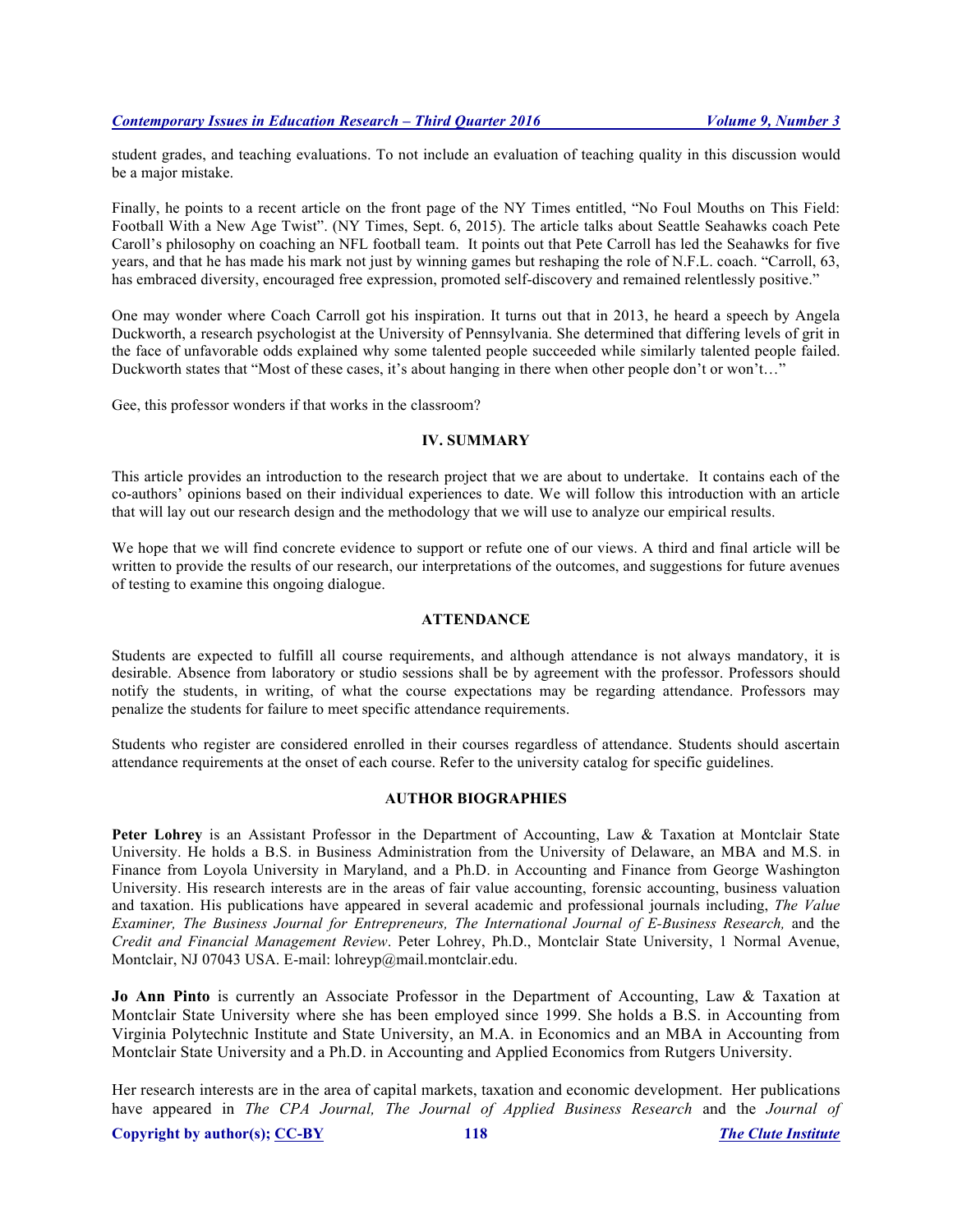*International Financial Management and Accounting*, among others. Her teaching responsibilities include financial accounting, cost accounting, managerial accounting and financial statement analysis. pintoj@mail.montclair.edu. Montclair State University, 1 Normal Avenue, Montclair, NJ 07043.

## **REFERENCES**

Broder, J. (1994). Empiricism and the art of teaching. *Journal of Agricultural and Applied Economics*, 25, 1-18.

- NY Times, Sept. 6, 2015, http://www.nytimes.com/2015/09/07/sports/football/no-foul-mouths-on-pete-carrolls-field-footballwith-a-new-age-twist.html? $r=0$
- Ricci, C. (2004). Impacts of a professor's knowledge of students' names: A study of undergraduate finance majors. *Journal of Excellence in College Teaching*, 15(3).
- Robert, L. (2007). Class attendance: Is it important? *Center for Teaching Excellence, United States Military Academy*, West Point, N.Y.

Wayman, T. (1993). From *Did I miss anything? Selected poems 1973-1993*, Harbour Publishing. "In recent years, the percentage increase in the number of students age 25 and over has been larger than the percentage increase in the number of students…" http://nces.ed.gov/fastfacts/display.asp?id=98

http://www.montclair.edu/dean-of-students/handbook/undergrad-policies/